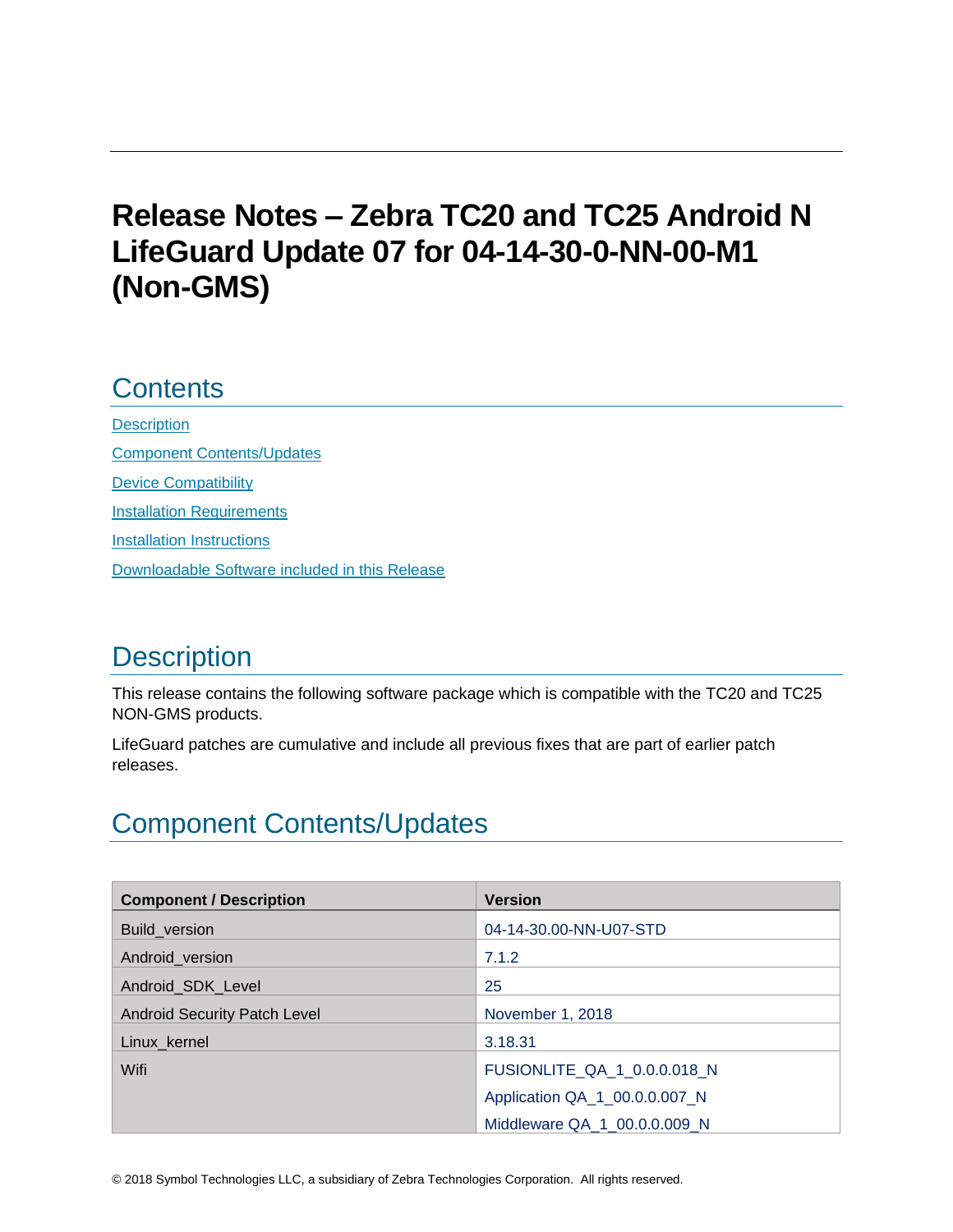|                       | Radio QA_1_00.0.0.017_N                                                        |  |
|-----------------------|--------------------------------------------------------------------------------|--|
| Platform              | Qualcomm MSM8937                                                               |  |
| Scanning_Framework    | 19.0.29.0                                                                      |  |
| <b>DWDemo</b>         | 2.0.13                                                                         |  |
| <b>OSX</b>            | QCT.71.7.8.UL                                                                  |  |
| <b>MXMF</b>           | 8.2.2.0                                                                        |  |
| Touch                 | Focaltech V1.1 20161103 (fw:0x24)                                              |  |
| Bluetooth_Stack       | CNSS.PR.4.0-00388/01050102                                                     |  |
| Flash_Size            | 16G /32G                                                                       |  |
| RAM_Size              | 2G                                                                             |  |
| <b>GPS</b>            | MPSS.JO.3.0-00295-8937_GENNS_PACK-1                                            |  |
| <b>MMS</b>            | 7.1.2                                                                          |  |
| <b>RIL Version</b>    | 1.0                                                                            |  |
| BT_Pairing_Utility    | 3.8                                                                            |  |
| Datawedge             | 7.0.4                                                                          |  |
| Camera                | LA.UM.5.6.r1-04600-89xx.0-1                                                    |  |
| <b>PTT</b>            | 3.1.35                                                                         |  |
| RxLogger              | 5.4.10.0                                                                       |  |
| StageNow              | 3.1.1.1019                                                                     |  |
| Data_Analytics        | 3.3.0.1113                                                                     |  |
| <b>EMDK</b>           | 7.0.0.2000                                                                     |  |
| <b>IMEI SV Number</b> | 06                                                                             |  |
| <b>OEM Config</b>     | 8.1.0.9                                                                        |  |
| <b>File Browser</b>   | 1.19.1.5                                                                       |  |
| <b>DDT</b>            | V1.16.0.1                                                                      |  |
| Fingerprint           | Zebra/TC25/TC25FM:7.1.2/04-14-30.00-NN-U07-<br>STD/181116:user/release-keys,   |  |
|                       | Zebra/TC20/ TC20RT:7.1.2/04-14-30.00-NN-U07-<br>STD/181116:user/release-keys,  |  |
|                       | Zebra/ TC20/ TC20RD:7.1.2/04-14-30.00-NN-<br>U07-STD/181116:user/release-keys, |  |
|                       | Zebra/ TC20/ TC20KB:7.1.2/04-14-30.00-NN-<br>U07-STD/181116:user/release-keys  |  |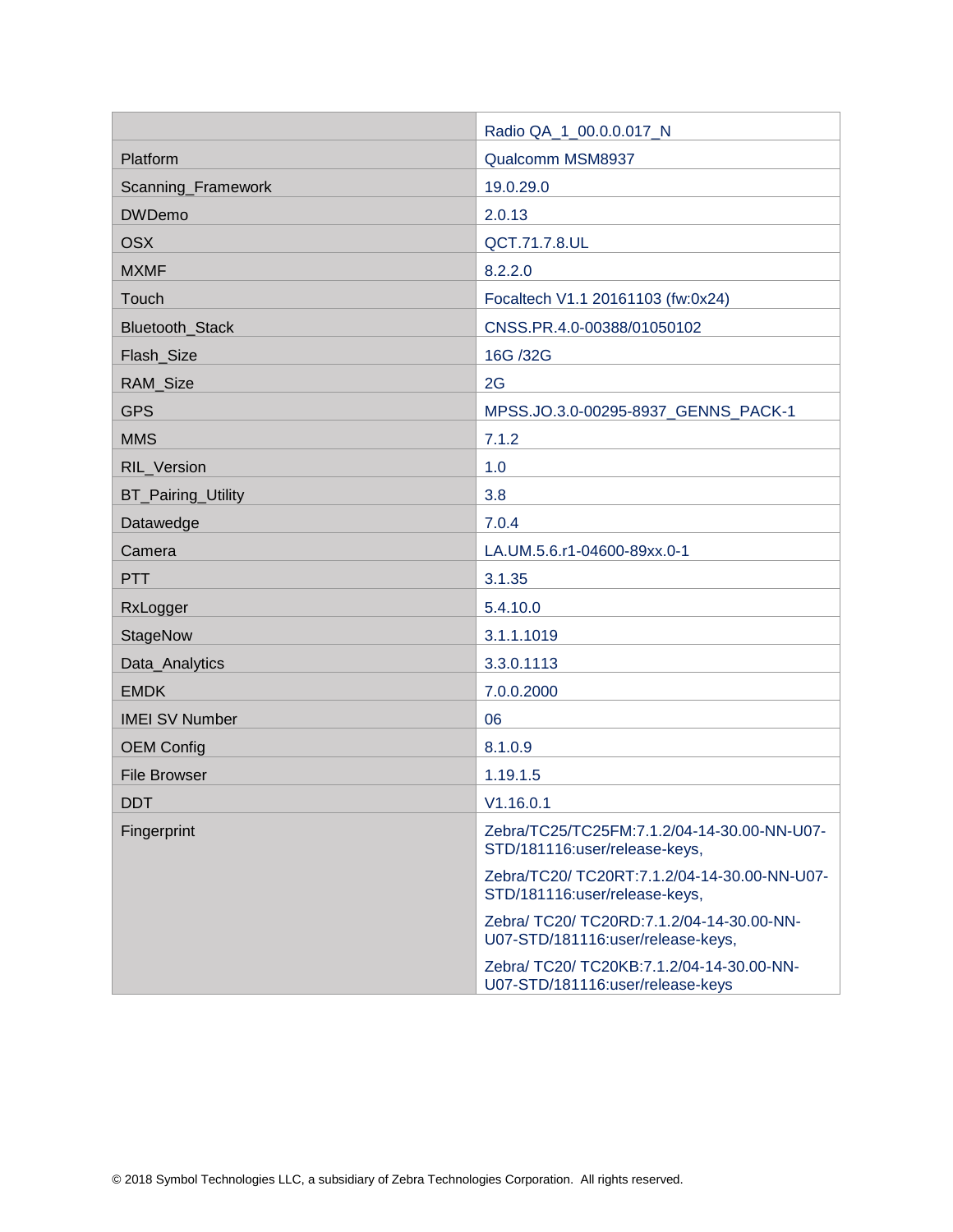### **1. CFE v7 Updates:**

❖ CFE-TC2X-N-XX-041430-G-00-07.zip (GMS)

#### 1. **Android Security Patch Level**: November 01, 2018

Use the below link to see the Android Security bulletin for more information:<https://source.android.com/security/bulletin/>

2. MX, StageNow, EMDK, Datawedge component updates:

Note: For detailed release notes, please refer [http://techdocs.zebra.com](http://techdocs.zebra.com/)

- o MX: Version 8.2.2.0
	- a. SPR35665 Resolved an issue wherein google keyboard settings are not persisting through a reboot when configured directly after factory reset.
	- b. SPR34771 Resolved a synchronization issue in Mx.
- o StageNow Client: Version 3.1.1.1019
- o EMDK: Version 7.0.0.2000
- o Datawedge: Version 7.0.4
- 3. B2M client included in disabled mode.
- 4. SPR35581 Resolved an issue wherein soft Keyboard was not coming up upon explicitly invoking via API on hard keypad devices.

### **2. CFE v6 Updates:**

- ❖ CFE-TC2X-N-XX-041430-N-00-06.zip (GMS)
	- 1. **Android Security Patch Level**: October 01, 2018

Use the below link to see the Android Security bulletin for more information:<https://source.android.com/security/bulletin/>

5. SPR35440- Resolved an issue where device did not show private APN when it was created using StageNow.

### **3. CFE v5 Updates:**

- ❖ CFE-TC2X-N-XX-041430-N-00-05.zip (GMS)
	- 1. **Android Security Patch Level**: September 01, 2018

Use the below link to see the Android Security bulletin for more information:<https://source.android.com/security/bulletin/>

- 6. Updated below mentioned components:
	- o File Browser: Version 1.19.1.5
	- o Diagnostic Tool: Version 1.16.0.1
	- o OEMConfig: Version 8.1.0.9
	- o WiFi FUSIONLITE\_QA\_1\_0.0.0.018\_N
	- o DataAnalytics Version 3.3.0.1113
- 7. MX, StageNow, EMDK, Datawedge component updates:
	- Note: For detailed release notes, please refer [http://techdocs.zebra.com](http://techdocs.zebra.com/)
	- o MX: Version 8.1.0.10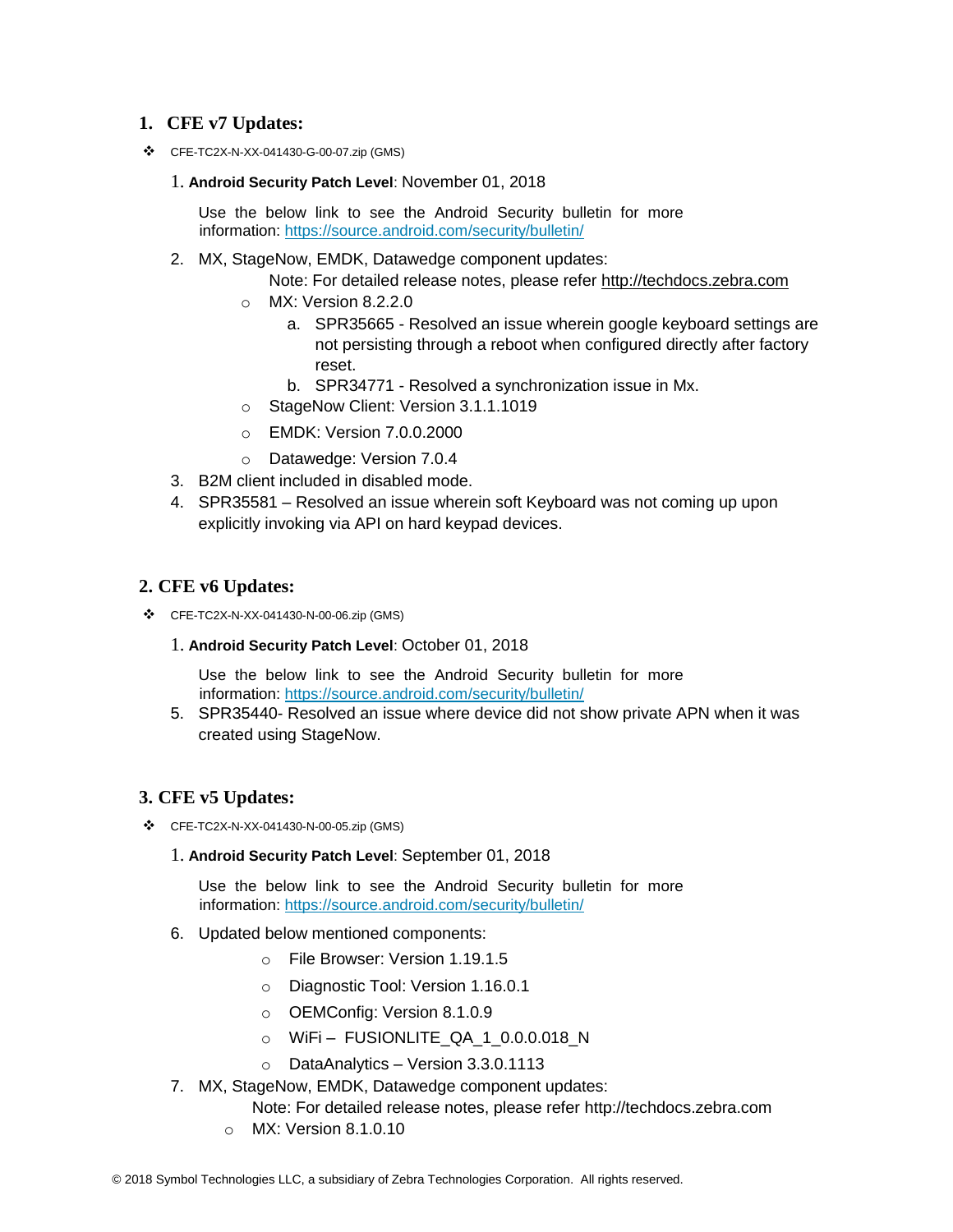- a. SPR34716 Resolved an issue wherein the MX was getting killed by Backup manager and didn't restart properly.
- b. SPR33323 Added new feature to enable/disable physical keyboard via StageNow.
- o StageNow Client: Version 3.1.1.1018
- o EMDK: Version 6.10.12.1312
- o Datawedge: Version 6.9.49
	- a. SPR34429 Resolved an issue wherein DataWedge failed to load "default Profile0".
	- b. SPR34614 Resolved an issue in DataWedge wherein scanner could not be enabled due to quick enabling and disabling of scanner through Intents.
	- c. SPR34972 Implemented new parameters in scanner input plugin API so that the API takes considerable less time to suspend/reenable of the scanner
- 8. Included Zebra Software License Manager v3.1.1.
- 9. SPR33207- Resolved an issue wherein the Device Diagnostic tool had an issue with reading the Battery Cycles in the application for PP+ batteries.
- 10. SPR35252- Resolved an issue wherein the device reboots when DO mode is enabled and user tries to turn data saver on.
- 11. SPR35568 Resolved an issue wherein device does not show preview information in Messaging App when language toggles from right-to-left.
- 12. Data Analytics changes:
	- o DataAnalytics has been renamed to Zebra Data Service.
	- o DAInBuiltDCA has been renamed to Zebra Data Service Plugin.
	- o SettingsEULA has been renamed to Zebra Data Services.
	- $\circ$  In this release, the ZDS-EULA pop up during configuring the device, can be automatically skipped if the device is configured for Device Owner mode or when SUWBypass is used.
	- $\circ$  DO mode configuration mechanism includes NFC bump, QR code, AFW# and Zero touch.
	- o SUW Setup Wizard Bypass can set with PowerMgr CSP.
	- o On Automatic skipping of Zebra EULA, Zebra's default settings and data collection rules will be configured on the device.

13.Disabled the Qualcomm Location from GMS build for both TC20 and TC25.

### **4. CFE v4 Updates:**

❖ CFE-TC2X-N-XX-041430-N-00-04.zip (Non-GMS)

#### 1. **Android Security Patch Level**: August 01, 2018

Use the below link to see the Android Security bulletin for more information: <https://source.android.com/security/bulletin/>

- o Updated below mentioned components:
	- MXMF Version 8.0.1.2
	- DataWedge Version 6.8.54
	- $\bullet$  EMDK Version 6.9.16.1216
	- StagingClient Version 3.0.1.1038
	- File Browser -- Version 1.19.1.5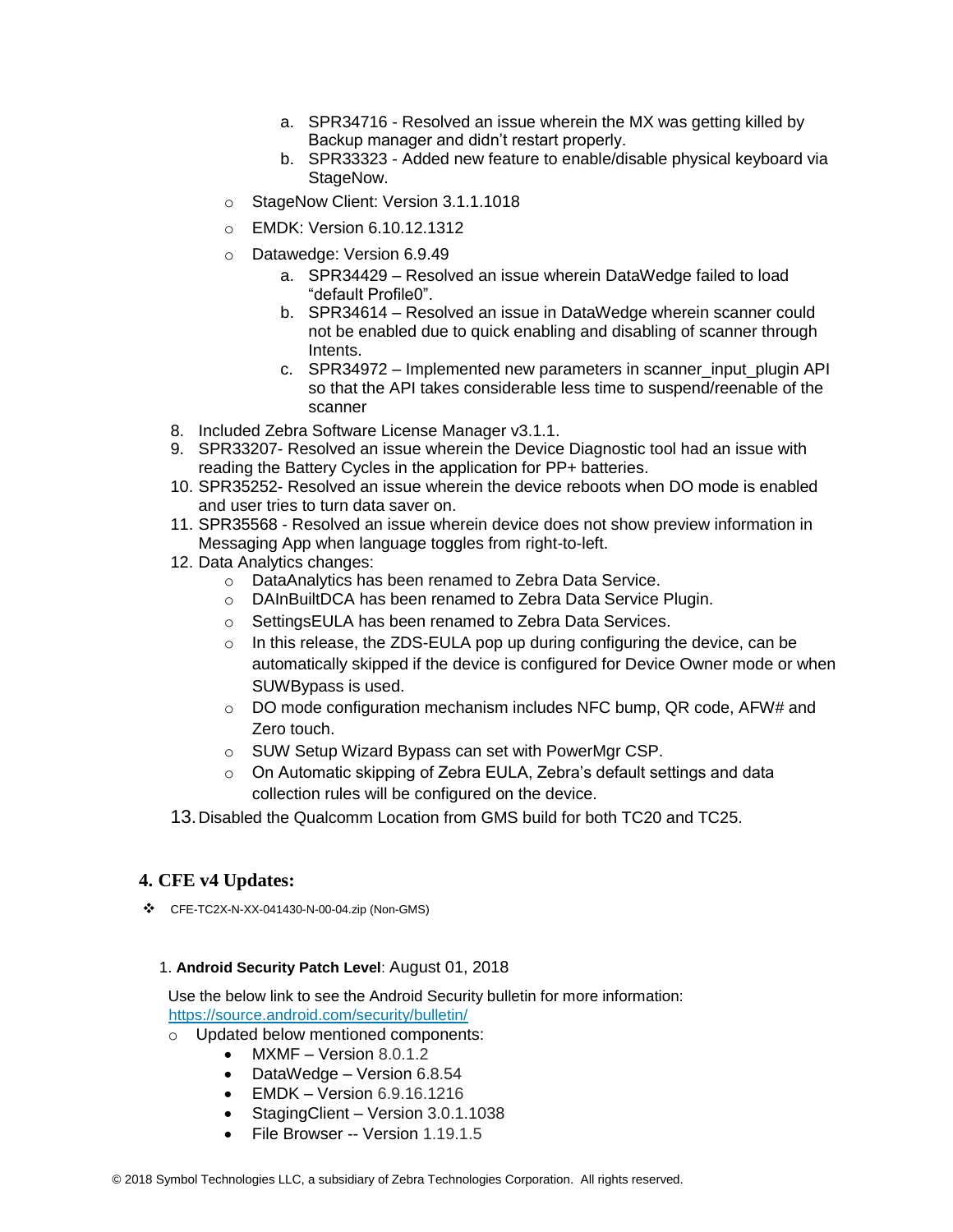- DDT -- Version 1.15.0.14
- OEM Config Version 8.0.0.4
- Data Analytics -- Version 3.3.0.1113
- Wifi -- Version FUSIONLITE\_QA\_1\_0.0.0.017\_N
- $\circ$  SPR35005 Resolved an issue wherein the Proximity being Suspended.
- o Added cellular WAN changes to support some Latin American (LATAM) carriers certification. TC25 now supports following Latin America Carriers
	- AT&T Mexico
	- Telcel Mexico
	- Telefonica Columbia
- o Changes for Telenor Denmark carrier certification:
	- SPR34858 Corrected SIM PIN Retry Count
	- Danish language translations

### **5. CFE v3 Updates:**

❖ CFE-TC2X-N-XX-041430-N-00-03.zip (Non-GMS)

#### 1. **Android Security Patch Level**: July 01, 2018

Use the below link to see the Android Security bulletin for more information: <https://source.android.com/security/bulletin/>

- o Updated below mentioned components:
	- MXMF Version 8.0.1.2
	- DataWedge Version 6.8.54
	- $\bullet$  EMDK Version 6.9.16.1216
	- StagingClient Version 3.0.1.1038
	- File Browser --1.19.1.5
	- DDT  $-1.15.0.14$
- $\circ$  SPR34716 Resolved an issue wherein the MX was getting killed by Backup manager and didn't restart properly.
- o SPR34145 Resolved an issue wherein indexing of the WEP key was not handled correctly.
- $\circ$  SPR34429 Resolved an issue wherein failed to emit scan beam if the application was launched during device suspend.

### **6. CFE v2 Updates:**

❖ CFE-TC2X-N-XX-041430-N-00-02.zip (Non-GMS)

#### 1. **Android Security Patch Level**: June 01, 2018

Use the below link to see the Android Security bulletin for more information: <https://source.android.com/security/bulletin/>

- o Updated below mentioned components:
	- MXMF Version 8.0.0.10
	- DataWedge Version 6.8.50
	- EMDK Version 6.9.16.1216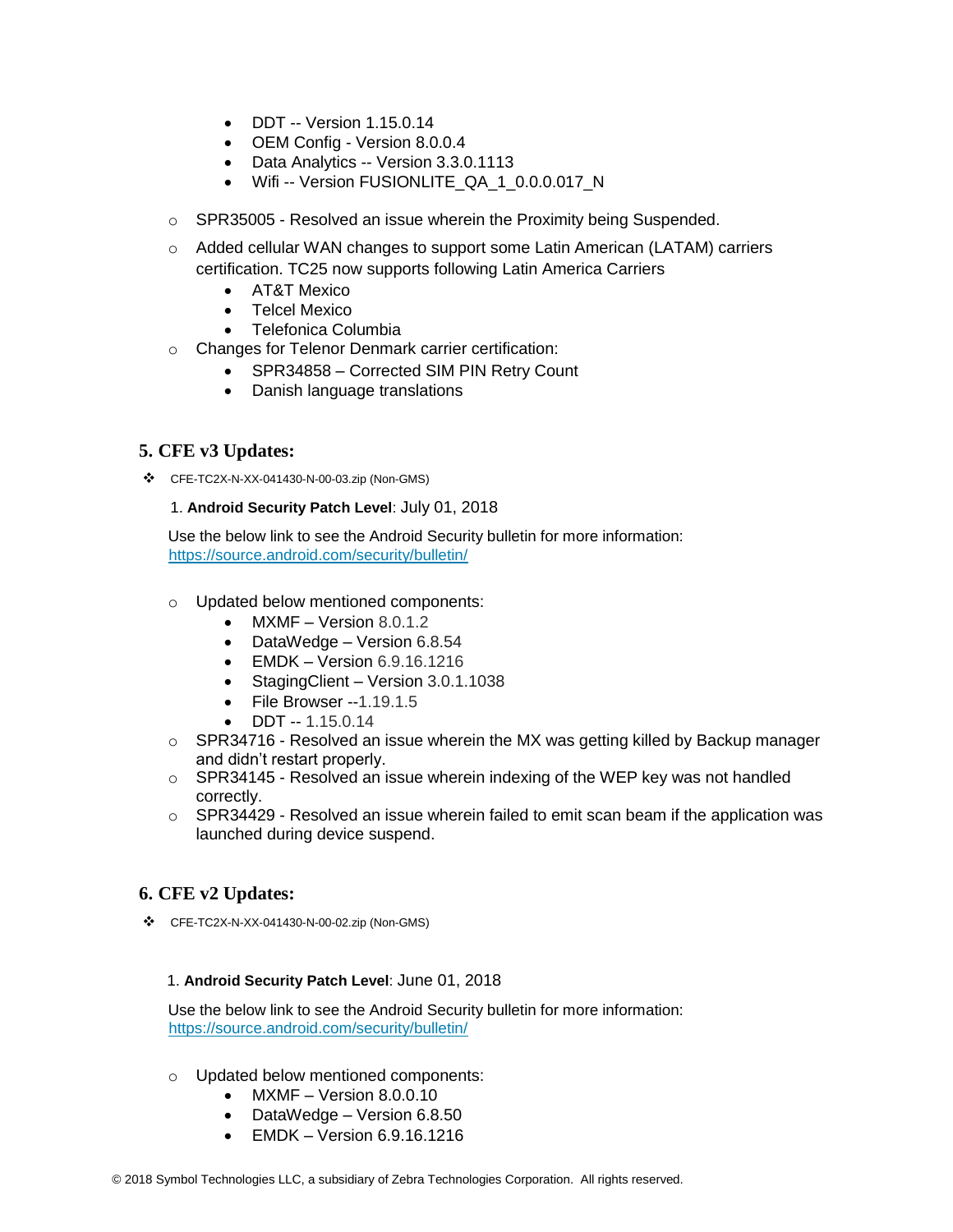- StagingClient Version 3.0.1.1037
- File Browser --1.19.1.5
- $\bullet$  DDT -- 1.15.0.14
- $\circ$  SPR33207 Resolved an issue wherein the Device Diagnostic tool had an issue with reading the Battery Cycles in the application for PP+ batteries
- $\circ$  SPR33671 Resolved an issue wherein user was unable to create WIFI profile with username as backslash followed by number
- o SPR34267 Resolved an issue wherein the device was failed to enable USB debugging when a barcode was scanned.
- $\circ$  SPR33862 Resolved an issue wherein the Screen Time off settings using Display manager CSP was not working.
- $\circ$  SPR34145 Resolved an issue wherein indexing of the WEP key was not handled correctly.
- $\circ$  SPR33973 Resolved an issue wherein erroneously loading default profile by providing feature to ignore disabled profiles in DataWedge
- $\circ$  SPR33848 Added support to included category field in intent profile in StageNow.
- $\circ$  SPR34189 Resolved an issue wherein low ram and oom limit adjustments to provide more free memory.
- $\circ$  SPR33639 Resolved an issue wherein the customer app install and launch during device sleep state and device stop emitting scan beam after awake from suspend.
- $\circ$  SPR33876 Resolved an issue wherein Display Timeout was unable set via StageNow
- $\circ$  SPR33607 Resolved an issue where few fresh devices were unable to stage after unbox the device.
- $\circ$  SPR33538 Resolved an issue wherein the Scanner beam stuck off and No LED beam while pressing scanner button.
- $\circ$  SPR33977 Resolved an issue wherein Time Zone setting through StageNow profile was not working.
- $\circ$  SPR33981 Resolved an issue Czech Republic Regulatory Country could not be set using Wifi config profile.
- o SPR33799 Resolved an issue wherein DataWedge was sending char 10 instead of char 13.
- $\circ$  SPR31491- Resolved an issue wherein device not able to stage devices from manufacturing with StageNow.

# <span id="page-5-0"></span>Device Compatibility

This software release has been approved for Android TC20 Nougat Non-GMS models mentioned below. Please note that GMS OS images are not compatible with China based SKUs

| <b>Device</b>          | <b>Operating System</b>                               |
|------------------------|-------------------------------------------------------|
| TC200J-20C112CN        | Android N (Non-GMS Only) China Only                   |
| TC200J-20A111CN        | Android N (Non-GMS Only) Plus SKU - China<br>Only     |
| <b>TC200J-2KC111CN</b> | Android N (Non-GMS Only) Keyboard SKU -<br>China Only |
| TC200J-20C213CN        | Android N (Non-GMS Only) Premium SKU -<br>China Only  |

This software is also approved for Android TC25 Nougat Non-GMS models mentioned below

| <b>Device</b> | <b>Operating System</b> |
|---------------|-------------------------|
|               |                         |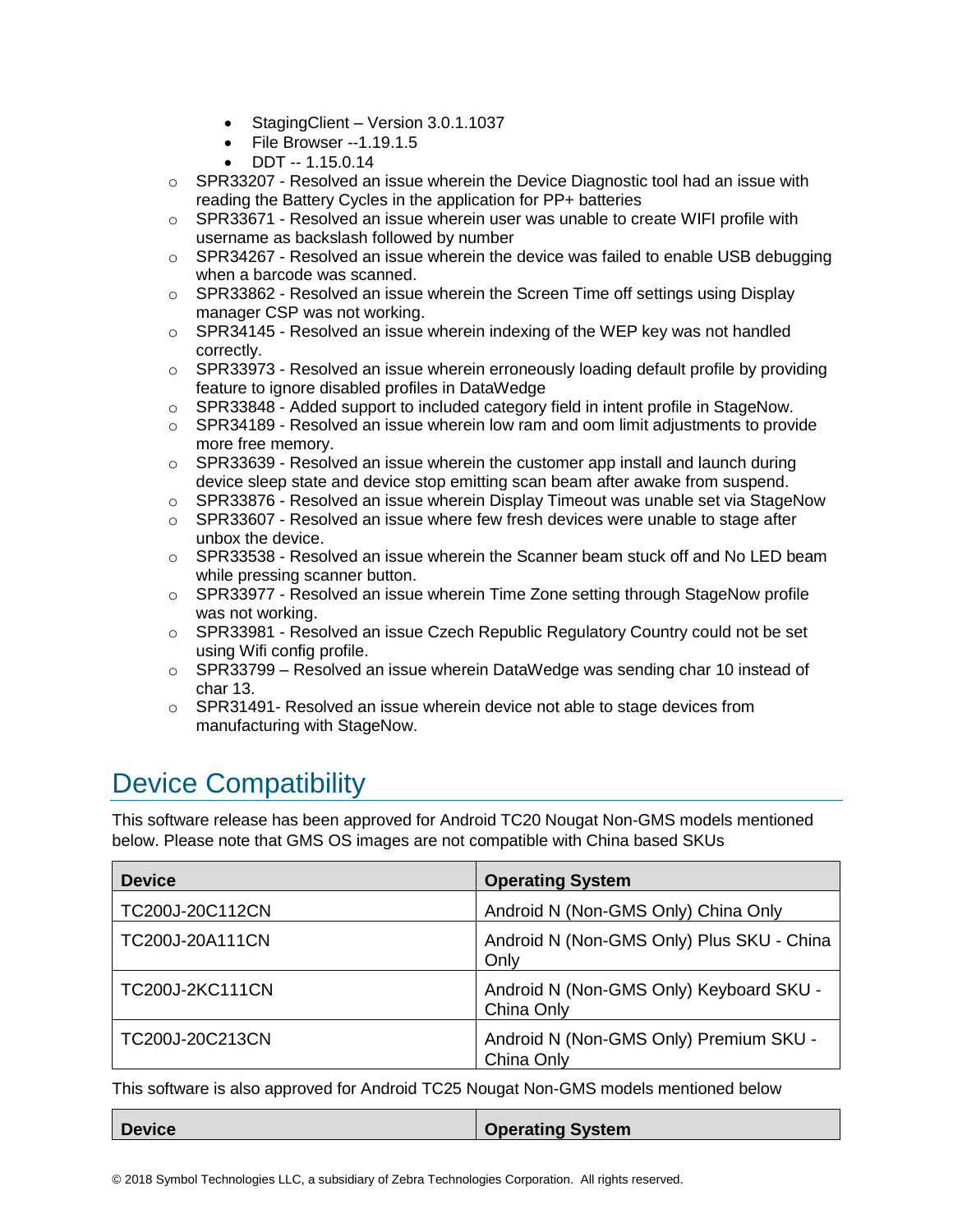| TC25CJ-20B101CN | Android N (Non-GMS Only) China Only |
|-----------------|-------------------------------------|
| TC25CJ-20C102CN | Android N (Non-GMS Only) China Only |

# <span id="page-6-0"></span>Installation Requirements

### HW Requirements

- Windows PC running Windows 7/10 32/64 bits
- USB Type C Cable
- Micro SD Card with at least 2GB capacity (optional)

## SW Requirements

Please make sure following components are installed on your computer before commencing OS installation.

- Zebra Android USB Driver V2.2 or higher
- Android Debug Bridge version 1.0.39 or higher
- TC20/TC25 Non-GMS Android OS Release Images

## Image Compatibility

To use this Update, the terminal must have the BSP 04-14-30-0-NN-00-M1 installed as the baseline OS.

# <span id="page-6-1"></span>Installation Instructions

## Using the "adb sideload" method

**Assumptions** 

- 1. ADB installed on PC
- 2. TC20/TC25 has Developer options enabled
- 3. USB debugging ON

### Procedure

- 1. Plug the TC20/TC25 into the USB & Charging Cable and then the Cable to the PC. If you have a Cradle with USB connectivity, connect it now.
- 2. You may need to pull down notification bar, and tap on the notification which says, "USB charging this device", and change it to "Transfer files".
- 3. Open Command Prompt on PC, run "adb devices" and check to see if you can see the device's serial number… If yes, proceed… if not you will need to get the PC set up with the proper drivers or install an External SD Card.
- 4. You may also get a pop up on your PC (Win 7) that you will be connected as a Portable Media Player… this can be ignored.
- 5. Entering Recovery Mode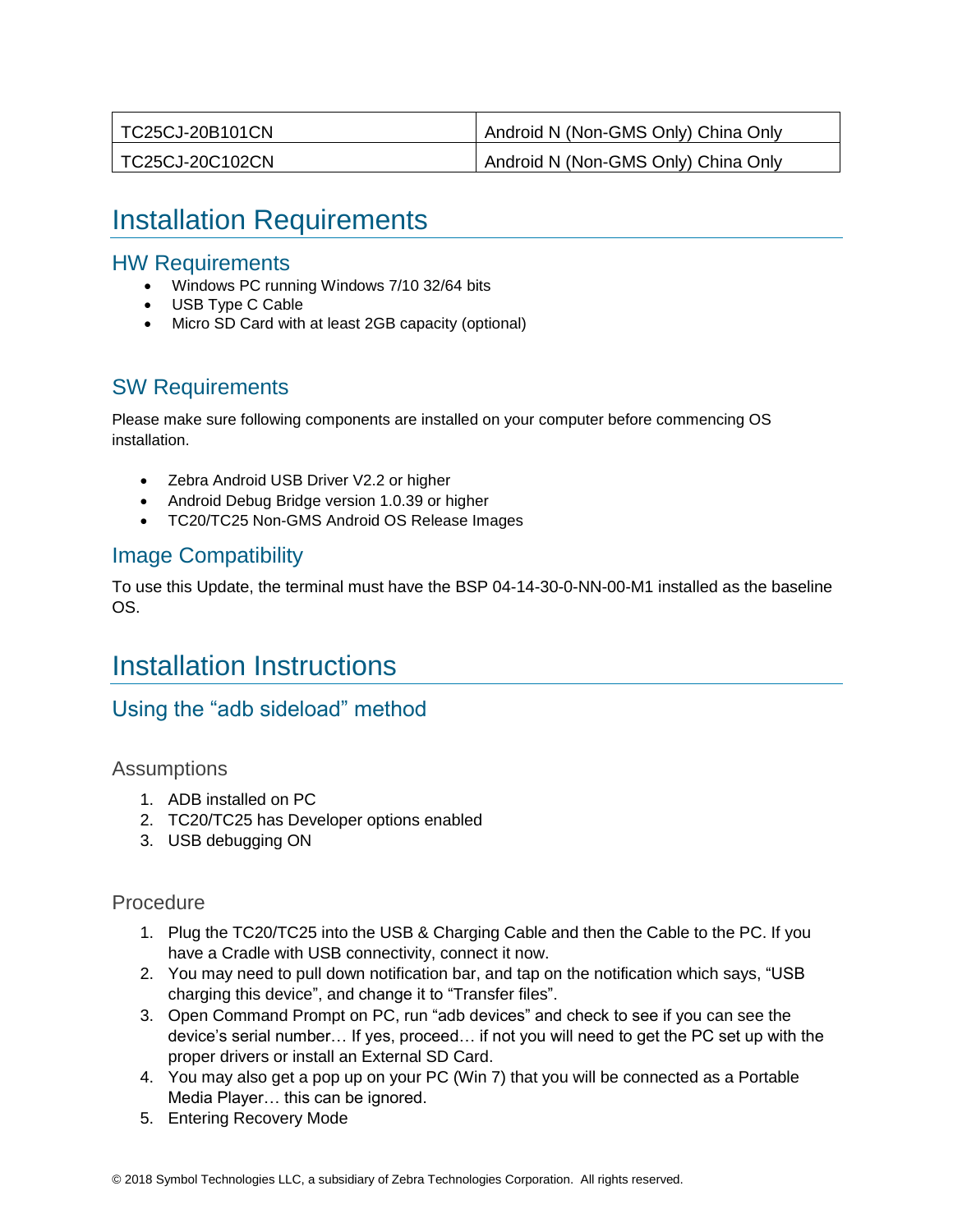- a. Choice 1: In Command Prompt, type "adb reboot recovery" and click enter.
- b. Choice 2:
	- i. Reboot and hold PTT key
	- ii. When Zebra Technologies logo appears on the screen Release the PTT Key
- 6. Your TC20/TC25 will reboot and take you to Android Recovery screen.
- 7. To select Sideload Method
	- a. Use the Volume + and to highlight, "Apply update from ADB" and press the Power Key to select it
- 8. With your Command Prompt, open, type "adb sideload" and add a space and then drag and drop the zip file which you want to apply to the device and press enter.
	- a. When the file download starts, the command window will show progress with a percentage completed.
	- b. Device display will show a series of messages indicating it is downloading, verifying and installing the image on to the device.
- 9. After successful update, the device will auto reboot and you see Zebra on top and POWERED BY android at the bottom and after about 10 second will transition to the TC20/TC25 Touch Computer splash screen with 5 dancing white dots at bottom… it will stay at this screen up to 4 minutes and then present the "Lock Screen".
- 10. To make sure the OS Update took place, once the initial setup is complete;
	- a. Go to "Settings" and scroll down to "About phone" and look at the "Build number". It should state "04-14-30.00-NN-U07-STD" and the Patch Version should indicate as "7".
- 11. Now you are all set to use your TC20/TC25.

## Using External SD Card

- 1. Plug the TC20/TC25 into the USB & Charging Cable and then the Cable to the PC. If you have a Cradle with USB connectivity, connect it now.
- 2. You may need to pull down notification bar, and tap on the notification which says, "USB charging this device", and then change it to "Transfer files".
- 3. You may also get a pop up on your PC (Win 7) that you will be connected as a Portable Media Player… this can be ignored.
- 4. Copy the required files to the SD Card. This can be done in two ways
	- a. Copy the files to the Micro SD card with the help of a SD Adapter which gets inserted to the SD slot of your PC/Laptop/SD Writer.
	- b. Directly transfer files to the Micro SD card which is inserted in to the back of the device. Please refer to the user guide on how to open the back door and inserting the SD card to the device.
- 5. Entering Recovery Mode
	- a. Choice 1: In Command Prompt, type "adb reboot recovery" and click enter.
	- b. Choice 2:
		- i. Reboot and hold PTT key
		- ii. When Zebra Technologies logo appears on the screen Release the PTT Key
- 6. Your TC20/TC25 will reboot and take you to Android Recovery screen.
- 7. Applying update via External SD card
	- a. Use the Volume + and to highlight select option to "Apply update from SD card" and press the Power Key to select it
	- b. Use the Volume + and to highlight package to be installed (downloaded Zip file) and press the Power Key to select it.